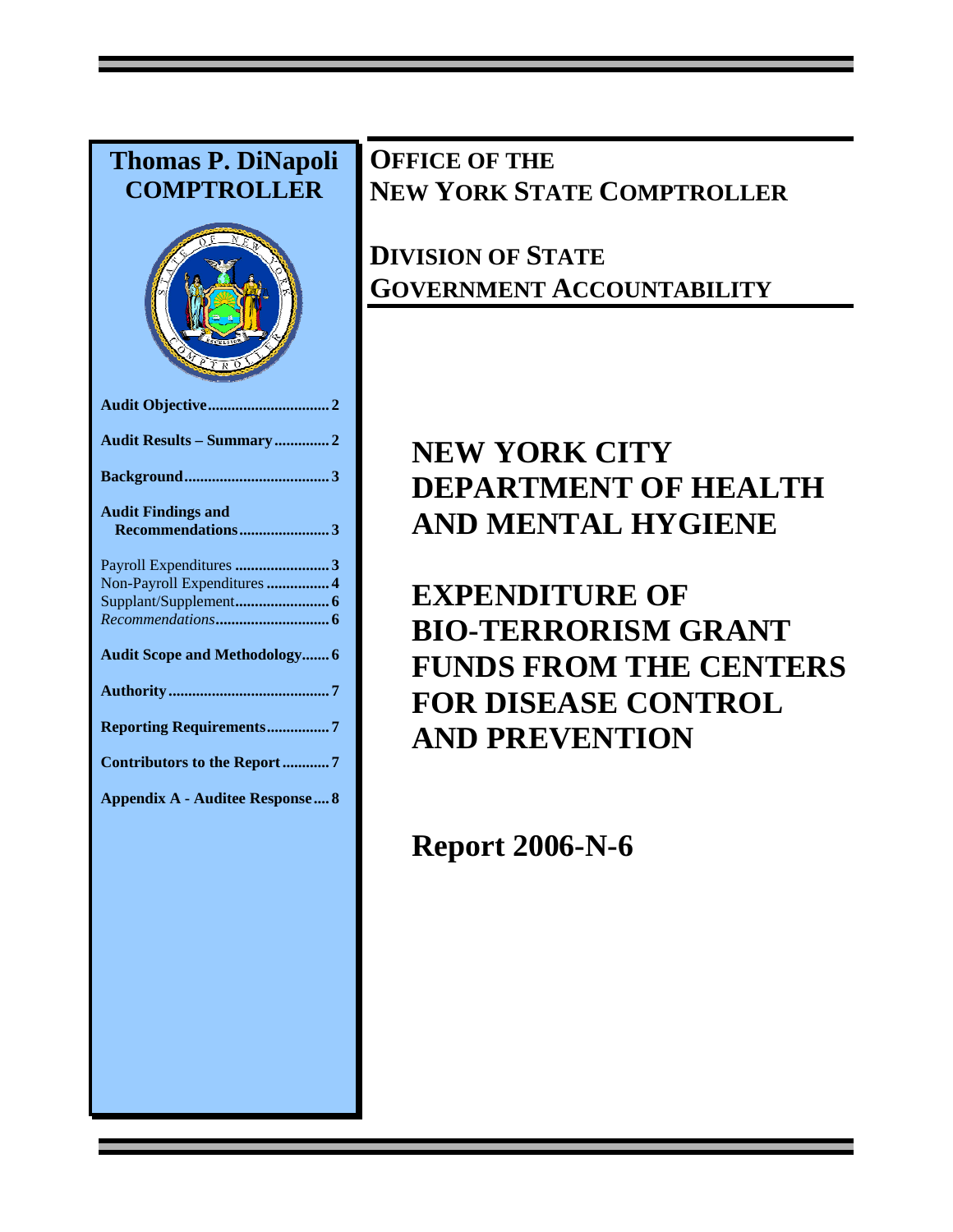#### **AUDIT OBJECTIVE**

The objective of our audit was to determine whether the New York City Department of Health and Mental Hygiene used bioterrorism preparedness and response program grant funds in accordance with grant agreements.

#### **AUDIT RESULTS - SUMMARY**

The United States Department of Health and Human Services' Centers for Disease Control and Prevention (CDC) provides Bioterrorism Preparedness and Response Program Grant Funds (grant funds) to the New York City Department of Health and Mental Hygiene (Department). CDC requires these grant funds to be used for specific purposes relating to bio-terrorism preparedness and response.

During our audit period of January 1, 2005 through July 31, 2006, New York City spent more than \$30.7 million, of which \$20.3 million was spent on payroll expenditures and \$10.4 million on non-payroll expenditures.

To determine whether New York City properly spent CDC funds on payroll, we reviewed a judgmental sample of 10 payroll expenditure reports totaling \$2.25 million during our audit period. We found all payroll expenditures in our sample were appropriate. [Page 3]

To determine whether grant funds were properly spent on non-payroll expenditures, we selected a judgmental sample of 40 expenditures during our audit period totaling nearly \$2.5 million. We found that the Department generally used grant funds in accordance with the grant agreements. However, there were four sampled transactions totaling \$625,391 for major purchases where we found that equipment that was purchased for the express purpose of being able to respond to a bio-terrorism or

other-related emergency, was sitting in storage for extended periods of time. Hence the equipment would not have been available had such an emergency arose. As described below, each of these instances had unique circumstances; therefore, we were unable to determine an overall cause as to why these situations occurred. However, we note that upon bringing these matters to the Department's attention, in two of three circumstances the equipment was made available for use. [Page 4]

Two of the sampled transactions totaling \$253,080 related to a contract with a vendor for the enrollment and installation of Global Positioning System (GPS) devices on all 380 Department vehicles. For the first two years of the contract, the Department paid \$68,400 per year in enrollment fees for all 380 vehicles, and \$58,140 per year for twice-daily location reports for all 380 vehicles. However, we found 110 of the GPS devices were not installed and were sitting in storage. In response to our audit, the Department negotiated with the vendor to recoup the funds for the uninstalled GPS devices and received a credit of \$93,040. [Page 4]

In 2005, the Department spent \$188,368 to purchase a robotic arm to enhance its ability to perform diagnostic and reference testing for select biologic agents that could be used in a terrorist attack. We found the equipment was in storage more than a year after it was purchased. We reported this to Department officials and it was installed shortly thereafter. [Pages [4-](#page-3-0)[5](#page-4-0)]

In January 2006, the Department spent \$183,943 to purchase a machine to print and prepare mass mailing letters to provide the public with comprehensive information about bio-terrorism preparedness and response. Due to ongoing renovation work at the site, the Department transferred the equipment to a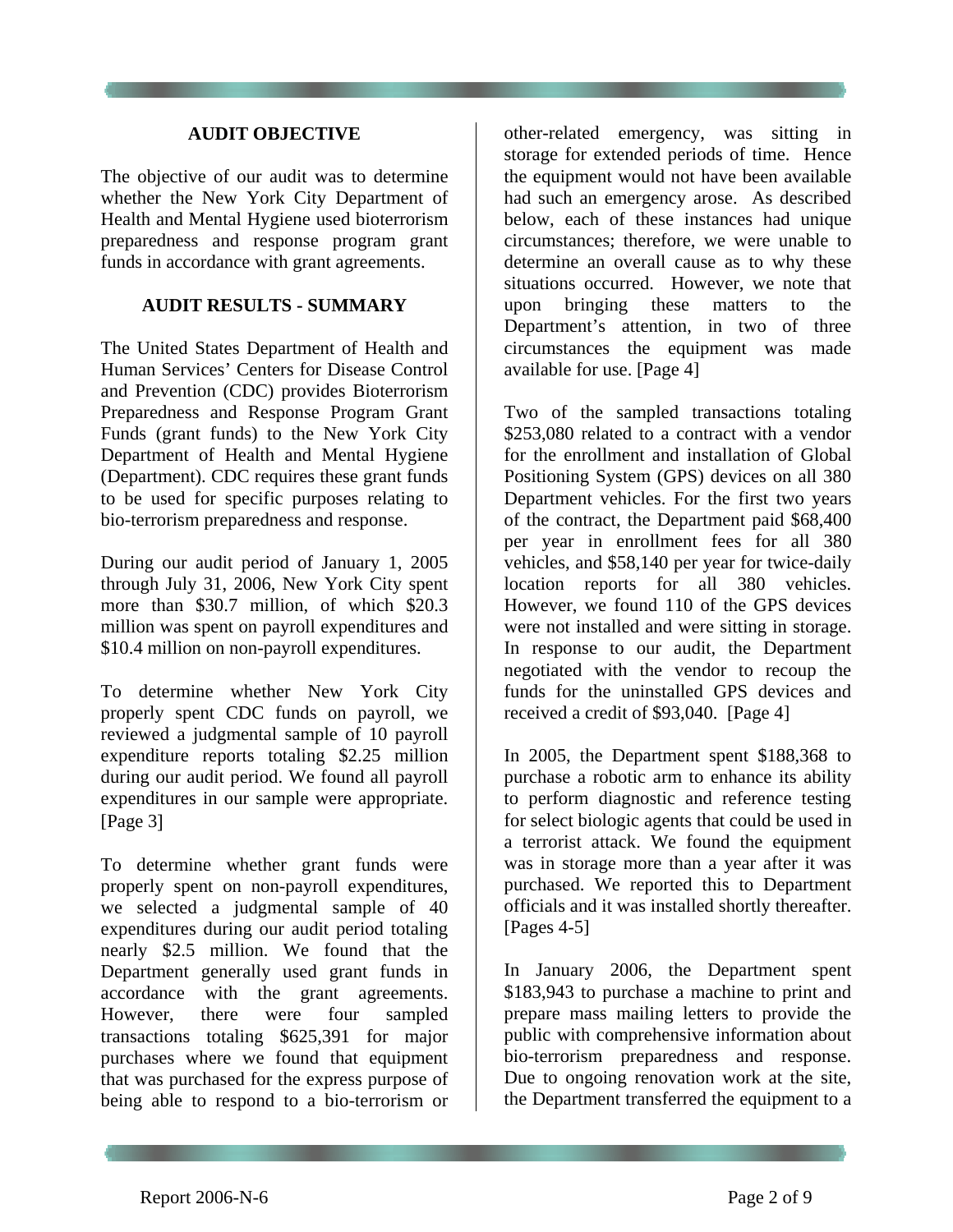storage company and paid \$4,800 in storage costs. The Department installed the machine on December 26, 2006, nearly one year after its receipt. [Page 5]

CDC funds are not to be used to supplant any State or local expenditures, including employees. We reviewed a judgmental sample of 55 employees to determine whether the Department used the CDC grant funds to replace or supplant employees and found no evidence of supplanting. [Page 6]

This audit report contains three recommendations to improve Department operations in this area. Department officials agreed with our recommendations and are taking steps to implement changes.

This report, dated October 10, 2007, is available on our website at: http://www.osc.state.ny.us. Add or update your mailing list address by contacting us at: (518) 474-3271 or Office of the State Comptroller Division of State Government Accountability 110 State Street,  $11<sup>th</sup>$  Floor Albany, NY 12236

#### **BACKGROUND**

The United States Department of Health and Human Services' Centers for Disease Control and Prevention (CDC) provides Bioterrorism Preparedness and Response Program Grant Funds (grant funds) to the New York City Department of Health and Mental Hygiene (Department). The funds are to help improve preparedness and response capabilities for bioterrorism and other public health emergencies. CDC requires these grant funds to be used for specific purposes relating to bio-terrorism (e.g., hiring and training staff dedicated to bio-terrorism response activities, public health training, etc.). They cannot be used for construction-related

activities and cannot supplant other local government programs.

Each year, the Department applies for grant funds, which are sent directly to the Medical and Health Research Association (Association), a not-for-profit entity to administer the funds. The Association is responsible for completing administrative tasks and subcontracting with other entities/companies on behalf of the Department for public health preparedness and response. According to the grant agreements, the Department is responsible for hiring most grant staff, reviewing and approving all contracts for equipment and professional services purchased under the grant and, together with the Association, ensures the program goals are being met.

Between August 31, 2003 and August 22, 2006, New York City received \$77.3 million in grant funds, of which \$74.8 million was spent. During our audit period of January 1, 2005 through July 31, 2006, New York City spent more than \$30.7 million, of which \$20.3 million was spent on payroll expenditures and \$10.4 million on non-payroll expenditures.

### **AUDIT FINDINGS AND RECOMMENDATIONS**

#### *Payroll Expenditures*

To determine whether New York City properly spent CDC funds on payroll, we reviewed a judgmental sample of 10 payroll expenditure reports totaling \$2.25 million during our audit period. We judgmentally selected 20 employees, two from each of the 10 payroll reports, and performed floor checks to verify the existence of the employees and determine whether their work involved bio-terrorism preparedness and response. We found all payroll expenditures in our sample were appropriate.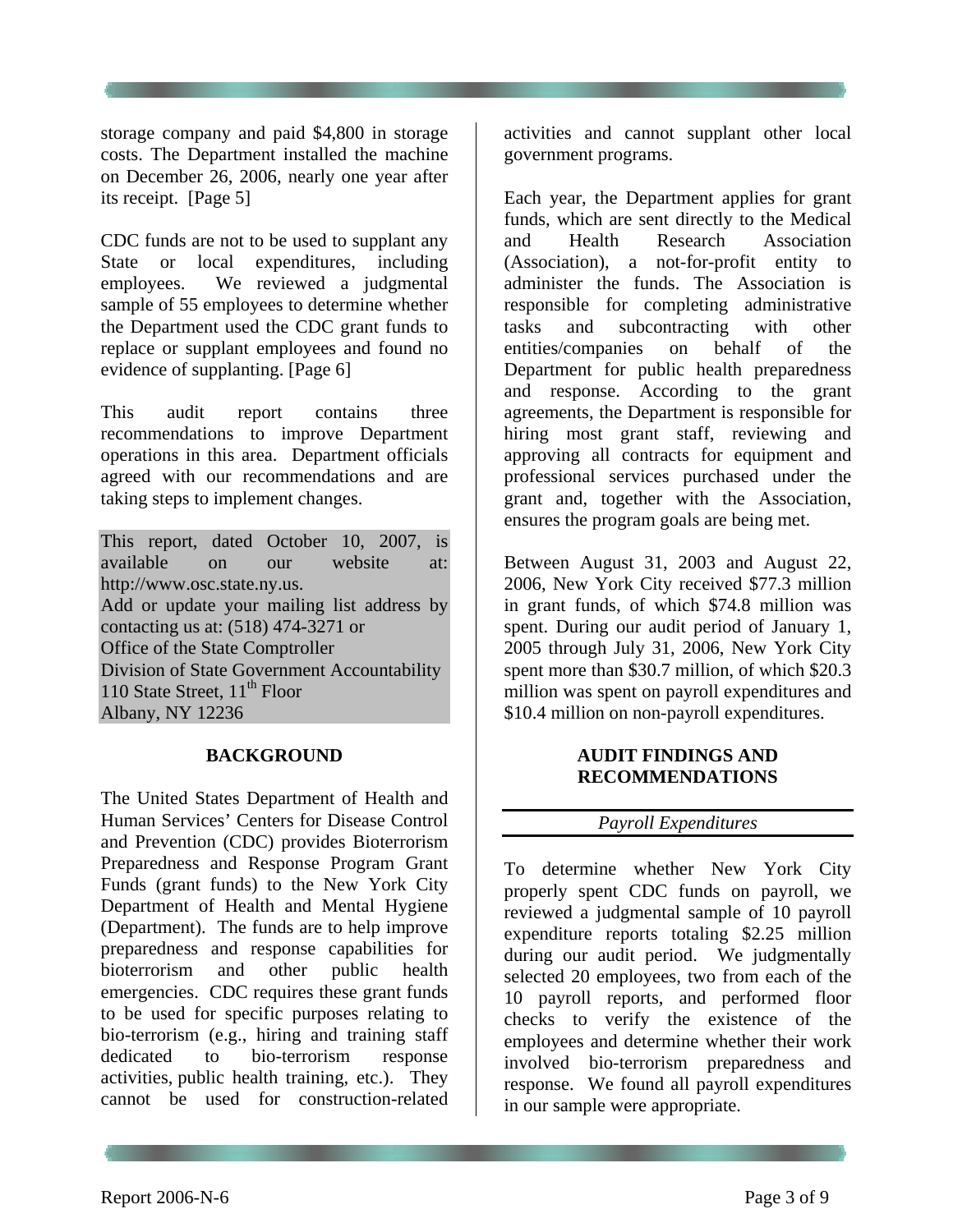### *Non-Payroll Expenditures*

<span id="page-3-0"></span>The Association is required to spend nonpayroll grant funds on items relating to bioterrorism preparedness and response. To determine whether grant funds were properly spent, we selected a judgmental sample of 40 non-payroll expenditures during our audit period totaling nearly \$2.5 million. We reviewed the files for each of these expenditures to verify that documentation supported the payments, the Association performed its required fiscal monitoring and the Department performed the required program oversight and to confirm that items purchased were actually received or services paid for were actually provided. We found that the Department generally used grant funds in accordance with the grant agreements. However, as discussed below, there were four sampled transactions totaling \$625,391 (two totaling \$253,080 for GPS Devices, one for \$188,368 for a robotic arm, and another transaction for a mass mailing machine totaling \$183,943), where we found that equipment that was purchased for the express purpose of being able to respond to a bio terrorism or other related emergency, was sitting in storage for extended periods of time. Hence, the equipment would not have been available had such an emergency arose. As described below, each of these instances had unique circumstances; therefore, we were unable to determine an overall cause as to why these situations occurred. However, we note that upon bringing these matters to the Department's attention, in two of three instances, the equipment was made available for use.

#### GPS Devices

In May 2004, the Department entered into a contract with a vendor for the enrollment and installation of Global Positioning System (GPS) devices on 380 Department vehicles.

These devices enable the Department to track its vehicle locations in real time. Two of the expenditures in our sample involved payments relating to this contract totaling \$253,080. According to the contract, the vendor charges the Department monthly fees to enroll vehicles and for twice-daily location reports. For the first two years of the contract, the Department paid \$68,400 per year in enrollment fees for 380 vehicles, and \$58,140 per year for twice-daily location reports for 380 vehicles. Our review of Department fleet management reports and our physical observations showed that, as of May 2007, only 270 of the 380 GPS devices were installed in vehicles. Thus, for three years the Department did not fully benefit from this purchase.

We visited two of the Department's warehouses, one in Brooklyn and the other in Queens, and found the 110 uninstalled GPS devices in storage. The Department was paying monthly vehicle enrollment and monitoring costs for 110 GPS units that had not been installed in vehicles. Department officials explained that they did not install all of the GPS devices because some vehicles were planned for retirement or had been retired. Instead, they wanted to wait until new vehicles were purchased, but, according to Department officials, the purchase was severely delayed. They further explained that the cost of installing and then uninstalling the units in the older vehicles was deemed an inefficient use of Department resources.

As a result of our audit, the Department negotiated with the vendor to recoup the funds for the uninstalled GPS devices. Department officials stated, and we verified, they have received a credit of \$93,040 from the vendor to be applied to GPS services provided for the fiscal year ending on August 31, 2007.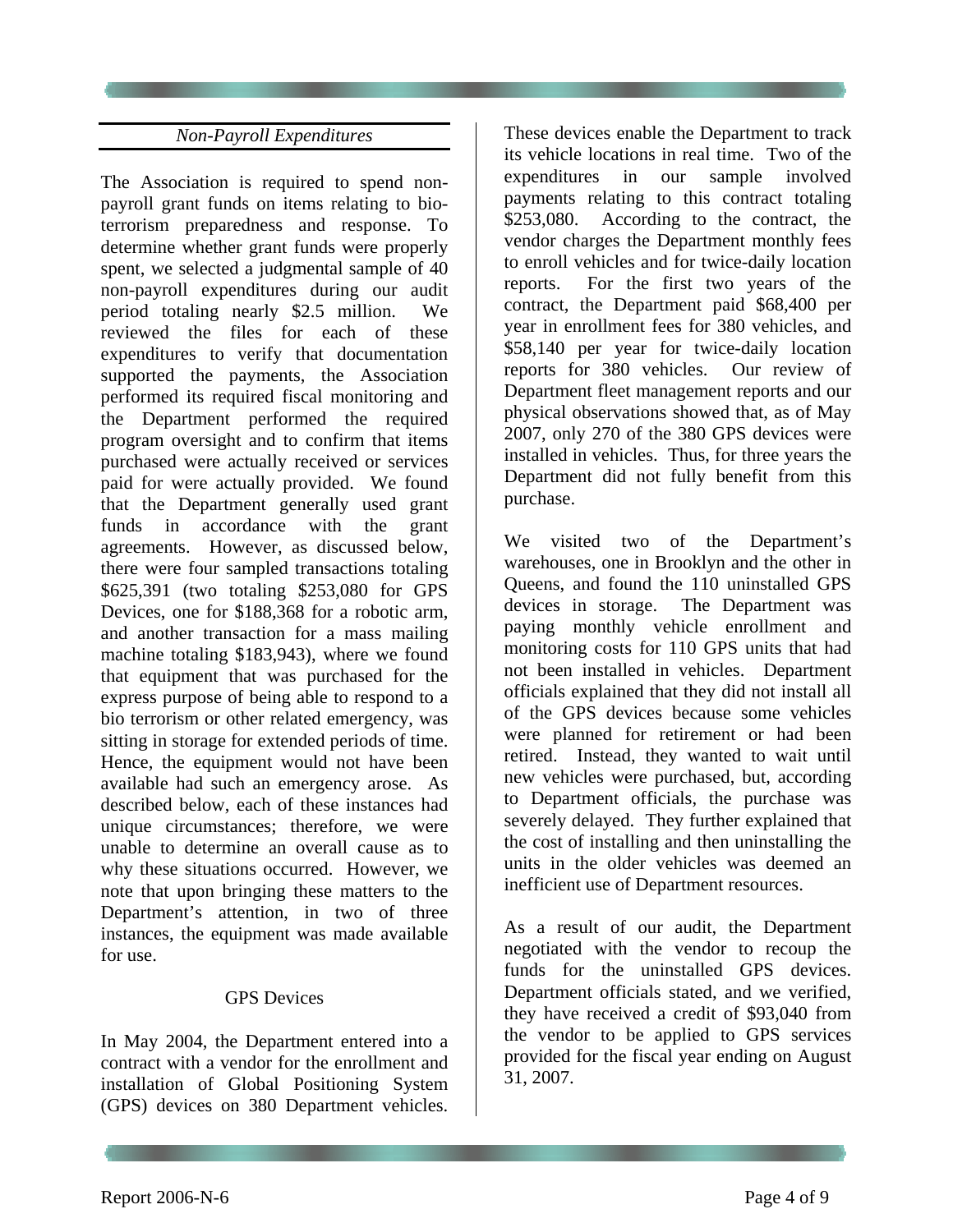#### Robotic Arm

CDC allows grant funds to be used to establish diagnostic capabilities at laboratories. Once established, the laboratories will be able to conduct rapid and accurate diagnostic and reference testing for select biologic agents that could be used in a terrorist attack. The Department could then use the test results to recommend appropriate treatment of symptoms for infected individuals.

The Department spent \$188,368 to purchase a robotic arm to enhance their laboratory operations. Department records show that the robotic arm was received on September 14, 2005. On October 31, 2006, over one year later, we found the robotic arm still in its original shipping condition at the Department's storage room in New York City. We reported this to Department officials on November 17, 2006. They responded that shortly thereafter, on December 15, 2006, they installed the device. We verified the installation by visiting the laboratory thereafter.

<span id="page-4-0"></span>Department officials stated that the robotic arm was purchased because there were funds available, but they did not feel an urgent need to install it since there was no surge in volume of specimen needing analysis. The Department is supposed to use grant funds for specific purposes relating to bioterrorism preparedness and response. Since the robotic arm was not installed for more than a year, the Department would not have benefited from its intended efficiencies had there been a bio-terrorist attack and a large volume of specimen needed to be analyzed.

#### Mass Mailing Machine

In January 2006, the Department spent \$183,943 to purchase a machine to print and

prepare mass mailing letters to provide the public with comprehensive information about bio-terrorism preparedness and response. This machine automatically inserts letters, and addresses and seals envelopes.

According to Department records, on January 17, 2006, the company delivered the equipment to the Department's offices on Worth Street, in New York City. However, due to ongoing renovations at the building the Department had to transfer the equipment to a storage company and pay \$4,800 in storage costs. According to Department officials the mass mailing machine was installed at Worth Street on December 21, 2006. We verified the installation thereafter. However, this equipment sat in storage for nearly one year and would not have been available for use in the event of an emergency.

#### Lack of Proper Bookkeeping

The Department has 80 Point of Distribution (POD) sites strategically located throughout the city. The goal is to have these PODs house medical volunteers and containers with supplies so they can be easily distributed in the event of an emergency. Supplies for the containers are delivered to the Department's warehouse so Department officials can verify, track and distribute supplies for the PODs. We reviewed a payment by the Department for \$135,000 for a shipment of supplies.

We found Department officials did not check the amount of supplies received against the invoice to confirm that they were billed only for items they actually received. Further, the invoice was not itemized, and while Department officials indicated that they had received a purchase discount from the vendor, they could not tell us the amount of the discount.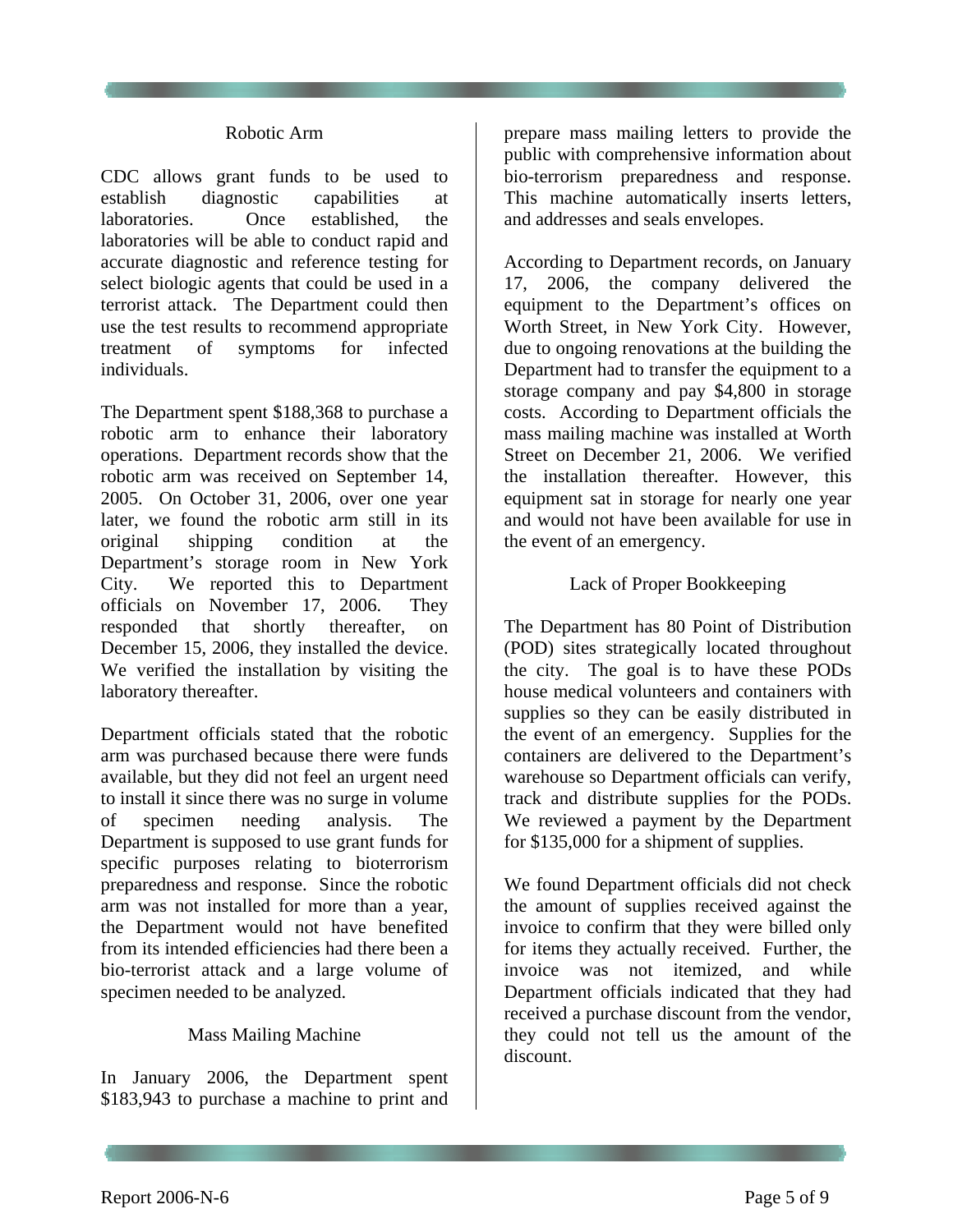### *Supplant/Supplement*

CDC funds are not to be used to supplant any State or local expenditures, including employees. We reviewed a judgmental sample of 55 employees to determine whether the Department used the CDC grant funds to replace or supplant employees. The sample was selected from the list of the Department's Bureau of Emergency Management employees who were paid with CDC grant funds during fiscal years 2004, 2005, and 2006. We reviewed selected documents from the employees' personnel files, along with payroll records and found no evidence of supplanting.

#### **Recommendations**

- 1. Verify all services under the GPS contract are received prior to authorizing payment to the vendor.
- 2. Better align the timing of the purchase and installation of emergency equipment so that it is immediately available for its intended purpose.
- 3. Before authorizing payments to vendors, verify that invoices include only items received.

### **AUDIT SCOPE AND METHODOLOGY**

Our performance audit was conducted in accordance with generally accepted government auditing standards. We audited the Department's use of CDC grant funds and whether they were being spent in accordance with grant agreements for the period January 1, 2005 through July 31, 2006.

To determine whether the Department used CDC funds appropriately, we selected a judgmental sample of 40 non-payroll and 10 payroll transactions from the Association's

General Ledger. We selected the sample from January 2005 to July 2006.

We reviewed payment documents that were prepared and approved by the Association and Department. Specifically, we reviewed purchase requisitions, purchase orders, payment vouchers, and vendors' invoices. We also reviewed the vendors' invoices for the Department's approval signatures used by the Association to determine authorizations to pay for the goods or services procured. We determined whether the Association's accounting for incurred expenditures was maintained and segregated as required by CDC regulations. We also traced each sampled transaction to the Association's Budget and Fiscal Summary Report to determine whether it was budgeted and, therefore, approved by CDC. Finally, we conducted visits to the various Department sites to verify receipt of the goods or service procured for reconciliation to the sampled vendors' invoice.

As is our practice, we notify agency officials at the outset of each audit that we will be requesting a representation letter in which agency management provides assurances, to the best of their knowledge, concerning the relevance, accuracy and competence of the evidence provided to the auditors during the course of the audit. The representation letter is intended to confirm oral representations made to the auditors and to reduce the likelihood of misunderstandings. In the representation letter, agency officials assert that, to the best of their knowledge, all relevant financial and programmatic records and related data have been provided to the auditors. Agency officials further affirm that either the agency has complied with all laws, rules, and regulations applicable to its operations that would have a significant effect on the operating practices being audited, or that any exceptions have been disclosed to the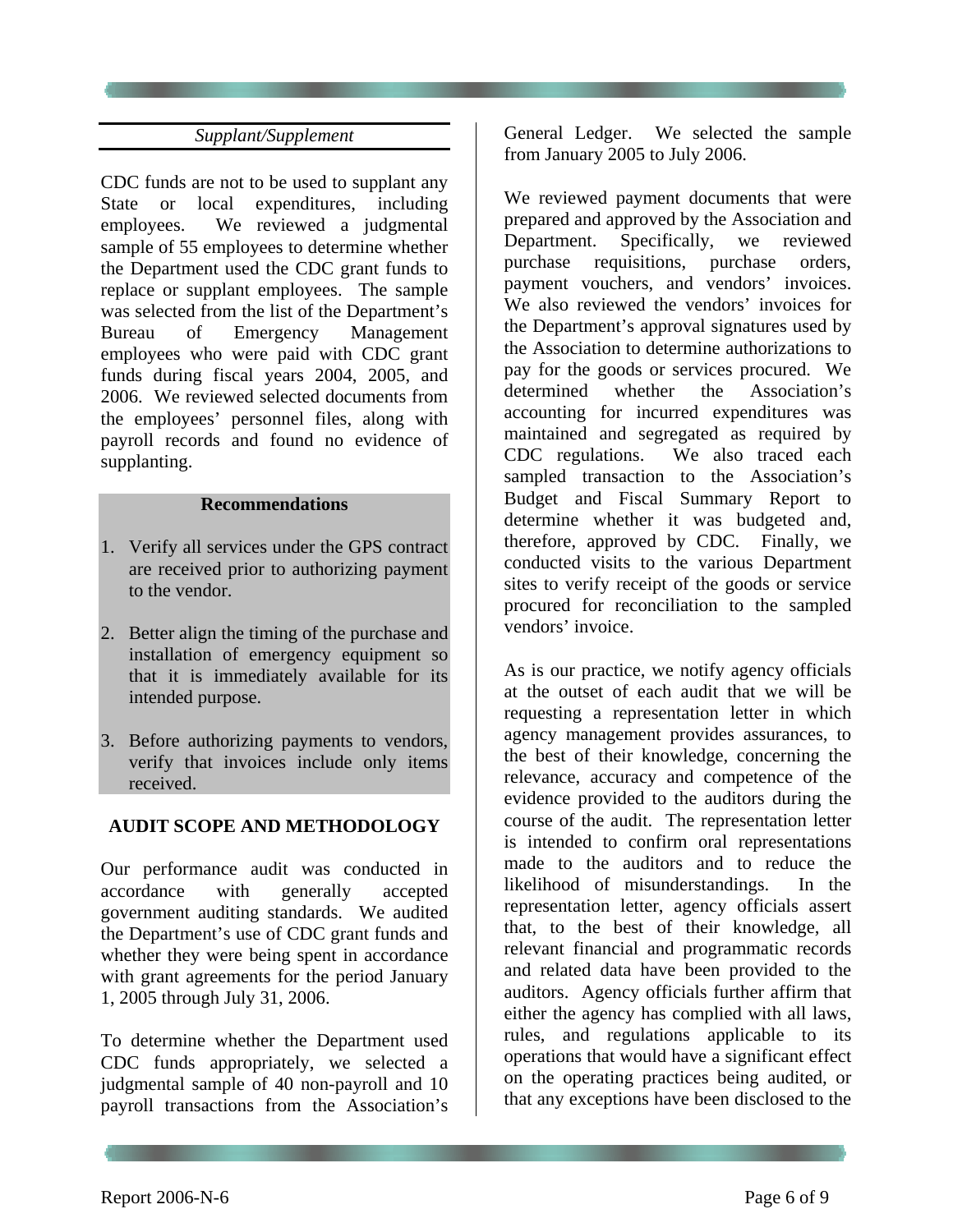auditors. However, officials at the New York City Mayor's Office of Operations have informed us that, as a matter of policy, mayoral agency officials do not provide representation letters in connection with our audits. As a result we lack assurance from agency officials that all relevant information was provided to us during the audit.

In addition to being the State Auditor, the Comptroller performs certain other constitutionally and statutorily mandated duties as the chief fiscal officer of New York State. These include operating the State's accounting system; preparing the State's financial statements; and approving State contracts, refunds, and other payments. In addition, the Comptroller appoints members to certain boards, commissions, and public authorities, some of whom have minority voting rights. These duties may be considered management functions for purposes of evaluating organizational independence under generally accepted government auditing standards. In our opinion, these functions do not affect our ability to conduct independent audits of program performance.

#### **AUTHORITY**

The audit was performed according to the State Comptroller's authority under Article V, Section 1 of the State Constitution; and Article III of the General Municipal Law.

#### **REPORTING REQUIREMENTS**

Draft copies of this report were provided to Department officials for their review and comment. We considered their comments in preparing this report. A copy of the Department's response is included as Appendix A.

Within 90 days of the final release of this report, we request the Commissioner of the Department report to the Governor, the State Comptroller, and the leaders of the legislature and fiscal committees, advising what steps were taken to implement the recommendations contained herein, and where recommendations were not implemented, the reasons therefor.

#### **CONTRIBUTORS TO THE REPORT**

Major contributors to this report include William Challice, Richard Sturm, Donald Geary, Robert Tabi, Joseph Giaimo, Raymond Louie, and Sue Gold.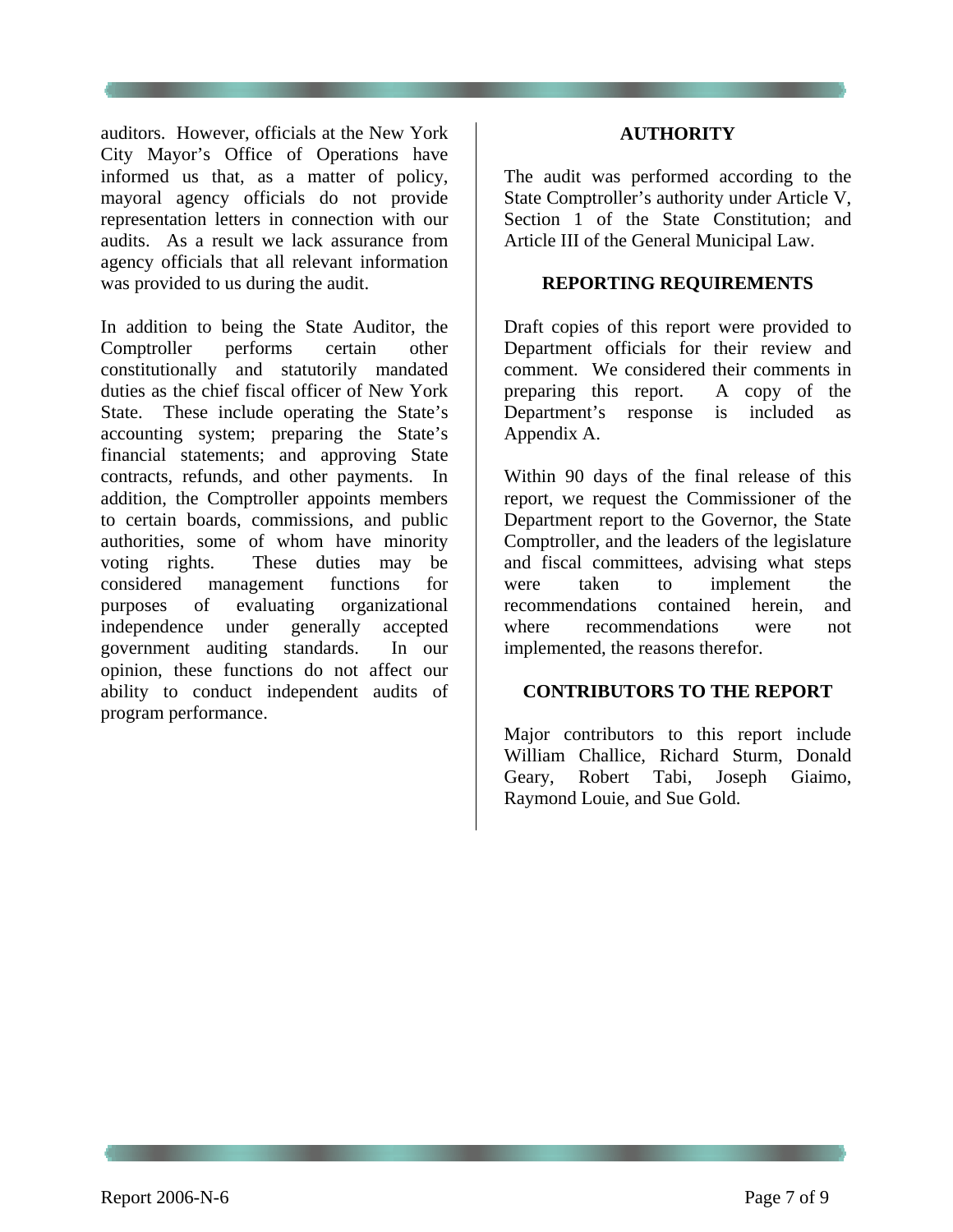#### **APPENDIX A - AUDITEE RESPONSE**

THE CITY OF NEW YORK DEPARTMENT OF HEALTH AND MENTAL HYGIENE OFFICE OF THE COMMISSIONER



 $\mathbb{R}^n$ 

125 WORTH STREET, CN-28 NEW YORK, NY 10013 NYC.GOV/HEALTH

THOMAS R. FRIEDEN, M.D., M.P.H. **COMMISSIONER** TEL (212) 788-5261 FAX (212) 964-0472

October 1, 2007

William P. Challice, Audit Director Office of the State Comptroller Division of State Services State Audit Bureau 110 State St., 11<sup>th</sup> Floor Albany, NY 12236

> Re: Draft Audit Report on Expenditure of Bio-Terrorism Grant Funds from the Centers for Disease Control and Prevention; Report No. 2006-N-6

Dear Mr. Challice:

We have reviewed this draft report, which reflects the results of your examination of procedures followed by the Department and by the Medical and Health Research Association (MHRA) in the administration of federal Bioterrorism Preparedness and Response Program grant funds. We agree with your observations and are pleased by your findings that grant funds were generally spent in compliance with grant requirements. Attached is our response to your recommendations.

We appreciate the courtesy and consideration of your audit staff in the performance of this audit. If you have any questions or need further information, please contact Thomas Hardiman, Director for Internal and External Audits at (212) 219-5285.

Sincerely

Thomas R. Frieden, M.D., M.P.H. Commissioner

TRF/mc